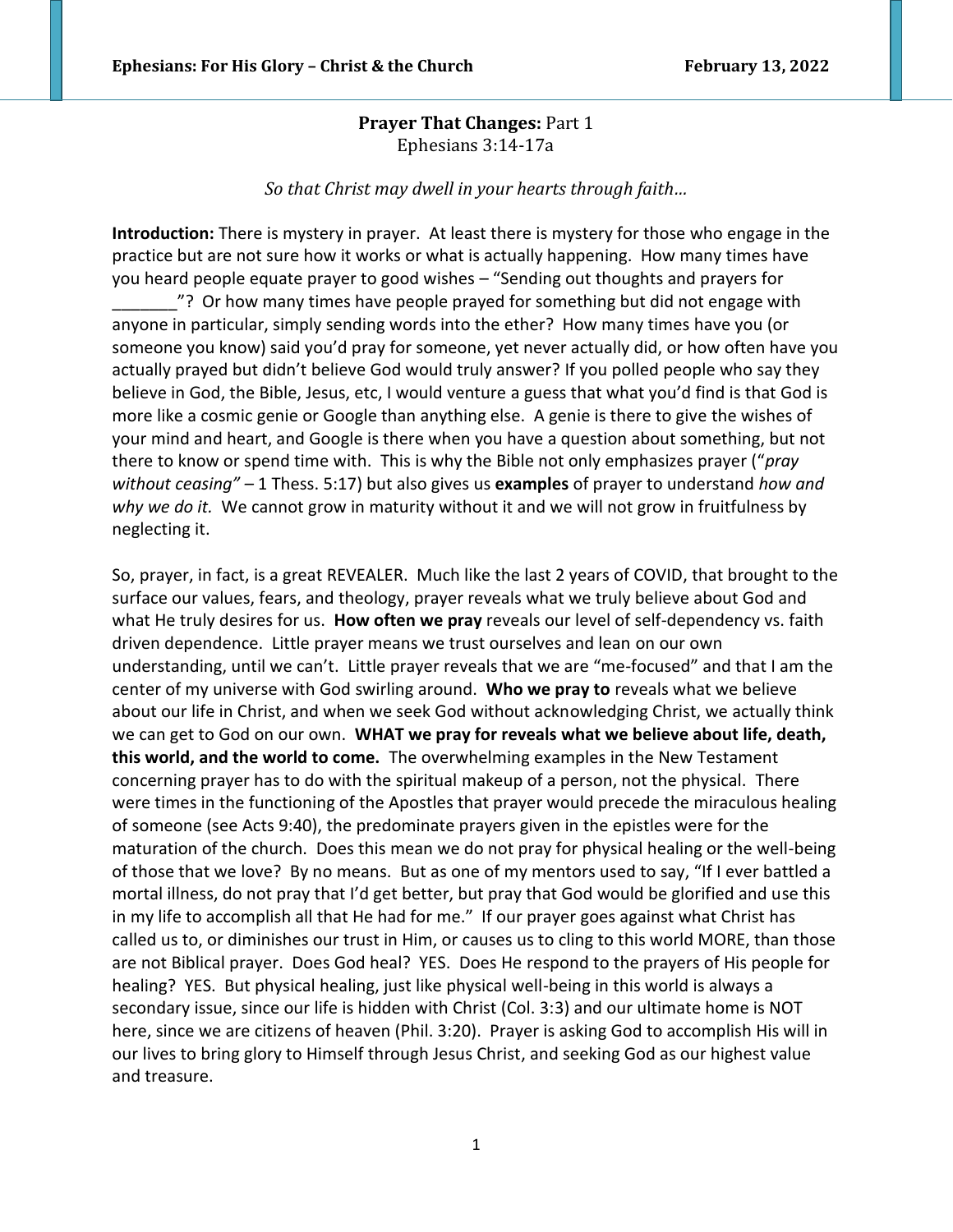So, we come this morning to the second monumental prayer of Paul in this short epistle (the first in 1:15-23) and while they share similarities, we will explore the distinctions. Paul's heart for the church, in the gospel of Jesus Christ, was that they would grow in maturity and glorify God as a result, and that desire comes out loud and clear in how he prays.

Before getting into the text itself, let's take a look at two things in **3:14-21:**

- **1) How does this fit into the whole book?** Ephesians starts with a focus on WHO we are, our identity as those chosen by God, redeemed by Christ, and sealed by the Holy Spirit. It deals with our **positional** realities, that we have been raised and seated with Christ, brought near to the Father through the gospel and reconciled to other believers, whether Jew or Gentile. Starting in chapter 4, or the second half of the book, he focuses on our function or **practice**, the action steps we take to live out these inner realities. This is ALWAYS the Biblical order of things: Change happens in us, resulting in a change in our external actions. When we try to reverse that order, we easily step into **moralism and legalism**, trying to effect heart change from external conformity, which will never work. This prayer is a transition, an important request from Paul for **power and strength** for the church. Notice that these words dominate – "Power – v. 16, 20" and "strength – v. 16, 18) – this prayer, much like it did in chapter 1. It is predominantly a prayer that seeks to have the church live and DO according to what God has done in and through them. This is a prayer that we should pray for our church, and all churches, that we would live out the work of God rather than try to do things on our own or come up with our own vision and missions. Now Paul comes back to what he started in 3:1, and picks up his desire that the church would be united in its purpose in seeking to glorify God in all things.
- **2) What is the flow of the passage?** The primary request is ordered by **three purpose clauses**. This is important because this is a long, wordy sentence that we can lose the point with so many descriptive words. I draw your attention to verse 16, 17, and 19 to start. The English word "that" is seen 4 times (2 x's in v. 17), but only three of these uses use the word "*iva" or "hina" clause, denoting purpose or result.* Paul is praying for three main purposes (with one result in verse 17), so that the church would be in position that God could DO in them through the power at work in them, even more so than they could actually pray for. The first purpose is for strengthening in the inner being with the result that Christ would dwell. The second is that they would have strength to comprehend and know the love of Christ, and the third to be filled with the fullness of God. This morning we'll focus on the first purpose and result, and next week on the second and third.

## **REVERENT APPROACH TO THE OBJECT OF OUR PRAYER (14-15)**

*"For this reason, I bow my knees before the Father, from whom every family in heaven and on earth is named…"*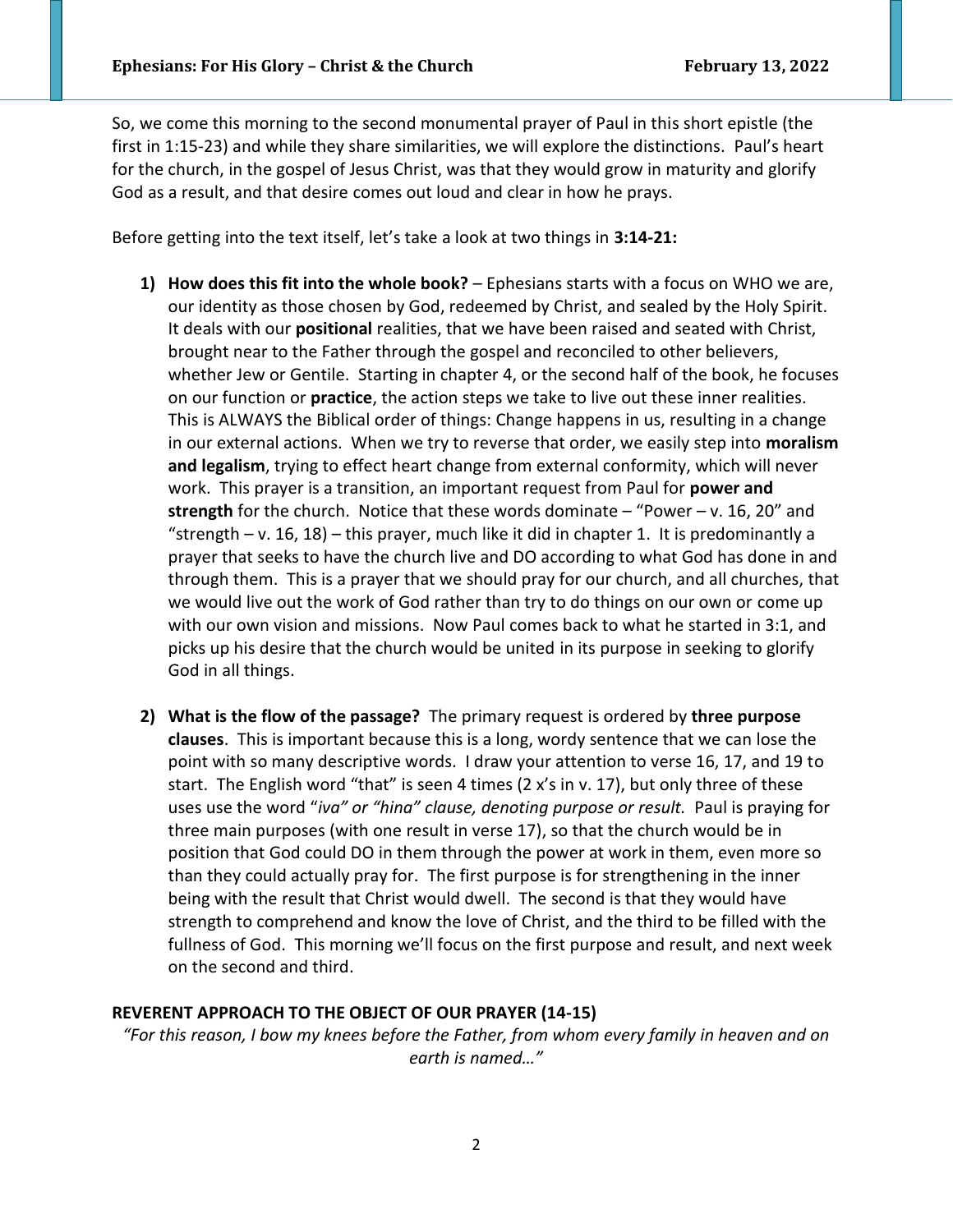If you ever get an opportunity to travel to Israel, you should (if fact we hope to do a study trip again when the world settles down a bit). One of the things that stands out in Jerusalem is the Temple Mount, which is still an immense feature even if it pales from its time as a pinnacle destination. The steps heading up to the Temple itself are spaced awkwardly, one and a half steps apart so that your strides are not consistent and making it impossible to run or rush up them. The idea that going up to worship the God of the universe should be done slowly, intentionally, and reverently.

Today, we often move to the complete opposite extreme, losing the sense of awe and wonder at entering the presence of God and making our requests known. There is a balance or tension that must be struck to truly understand how we approach God in prayer.

In the Old Testament, God is addressed 1448 times, and He is only identified as "Father" 15 times. In the New Testament the title "Father" is used frequently (245 times out of 413 occurrences), including a primary way in Ephesians (1:2, 3, 17; 2:18; 3:14; 4:6; 5:20, 6:23). This is good news for us. We do not approach God as some distant, unfeeling, wind-up-theuniverse-and-take-his-hands-off type of divinity, but an intimate, knowledgeable, and caring Father. A father, especially in the NT culture, not only had the responsibility but also the authority to make things happen. So, Paul approaches God as Father, a family term since Christ had made him part of God's household. But embedded in the term and concept of Fatherhood is **reverence,** thus Paul's use of "*I bow my knees".* This is more about the nature of his heart rather than the position of his body. We pray to a God that can condemn to hell, but also who through Christ receives us with joy! We make requests to a Father who knows us, has unlimited resources, and cares deeply for us.

We also pray to a God who is sovereign over all things and all people. Paul uses a play on words in verse 15, where the Father ('patera') names all the families ('patria') of the earth. There are two main possibilities of who is being talked about, but the point in the same. Paul is either pointing out that God is the Father of all believers in heaven and earth, which would fit the context, or that He is sovereign over every family on the earth, regardless of spiritual standing, which would fit the language and syntax. The point is taken either way: God is the source of all people, having the authority to name every family in heaven and on earth. Fatherhood stresses authority, and we pray to the ONE who has all authority in heaven and on earth to answer what we ask.

#### **FERVENT APPEAL FOR STRENGTHENING THROUGH PRAYER (16-17a)**

*"…that according to the riches of his glory he may grant you to be strengthened with power through his Spirit in your inner being, so that Christ may dwell in your hearts through faith…"*

### **Request for Inner Strengthening**

#### **Source:** *"According to the riches of His glory"*

The effectiveness of our prayer is only as good as the source and object of our prayer. You'll remember when Elijah confronted the prophets of Baal and put their gods to the test, a contest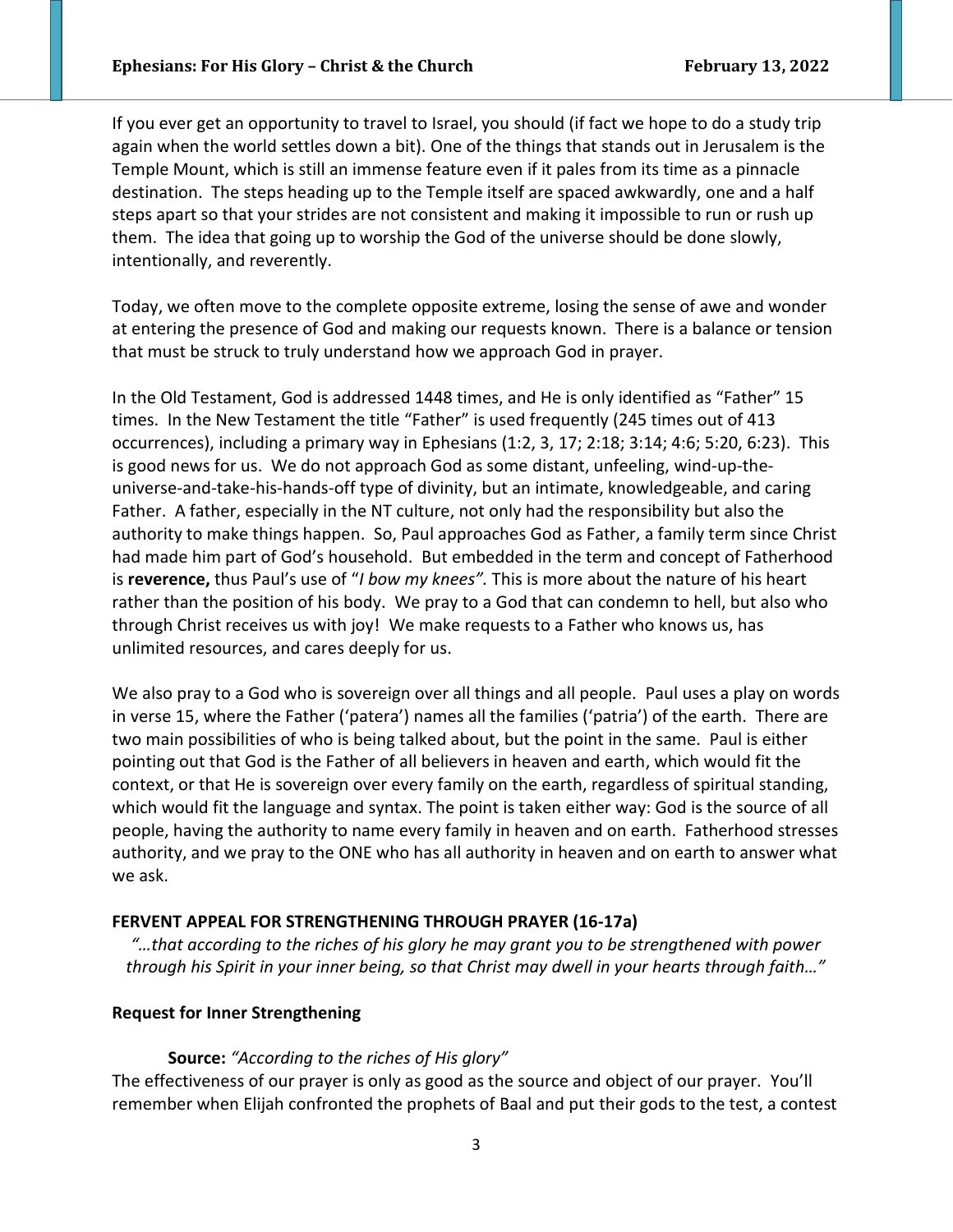of prayer, as to which could light an offering with fire. After praying for half the day, cutting themselves and raving, nothing happened with the offering. Elijah mocked them saying, "Cry aloud, for he is a god. Either he is musing, or he is relieving himself, or he is on a journey, or perhaps he is asleep and must be awakened." (1 Kings 18:27). Elijah had the offering drenched with water and prayed simply that God would be known and recognized by those who turned their backs on Him, and He devoured the sacrifice, wood, stones and dust, so that all the people fell on their face saying "The LORD He is God, the LORD, He is God" (1 Kings 18:39). God answered a prayer of faith displaying His glory, not the musings of man-centered false prophets.

In other words, we pray to a God with limitless resources, one who gives "According to" rather than "out of" His riches. Again, as in chapter 1, we see the clear and profound difference. One who gives out of wealth or riches actually willingly depletes his nest egg, lowering what he is able to give to others. We live in a world of limited resources, a finite amount that can be given out. But God gives **according to** His riches, which means He can give and give and give and never exhaust the treasure trove, since His riches are founded on **His glory, which is the essence of His being, the summation of all His attributes.** God always answers our prayer, and if the answer for whatever is "no", it is NOT because He is unable, but instead that He does not believe it best! He will not give us something prayed for that would distract or hinder our faith, so when we get the "no" answer, we know it is for our absolute best.

**Goal: "***he may grant you to be strengthened with power in your inner being"* The goal of this part of the prayer is instructive, since he targets the **inner being, the inner man of the church.** He layers synonymous words "strengthened with power", showing that this is much needed from an outside source since our inner man is weak. But what is meant by "INNER BEING"?

Our inner man is who we truly our, and is what makes up our heart and mind. It is what is washed clean in regeneration (Titus 3:5) and what is transformed by the Word of God (Rom. 12:2). This is what differentiates God and the gospel from all others. God is not looking for mere external conformity from people, since external conformity is possible through external means. A good drill instructor can get soldiers to march in line, fire straight, clean their bunks, shine their shoes, and perhaps even die for their brother next to them. But he cannot change a heart. A good coach can get a group of athletes to move in unison, to run a play, and cheer for their teammate. Both will use discipline, threat, challenge, and motivation of a common goal to get results, but cannot change the overall desires, motives, and loves of their team or soldiers. God wants the people that worship Him to DESIRE Him, rather than merely conform. That is why He has us function by faith rather than sight, because we are forced to trust Him without seeing Him, to move toward Him out of healthy fear rather than bow to a tyrant. He wants us to love Him with ALL OF OUR HEART, SOUL, STRENGTH, AND MIND (Matt. 22:36-38), not simply out of fear of reprisal. He wants all of us. Yes, obedience is important and a must. But mere obedience is not enough. That is what the Pharisee's tried to offer, and Jesus demanded repentance from them (Matt. 3:7). He wants our MOTIVES behind our actions, our DELIGHTS behind our pursuits, our PASSIONS behind our routines. This is what Paul mentioned in **Romans 7:22:**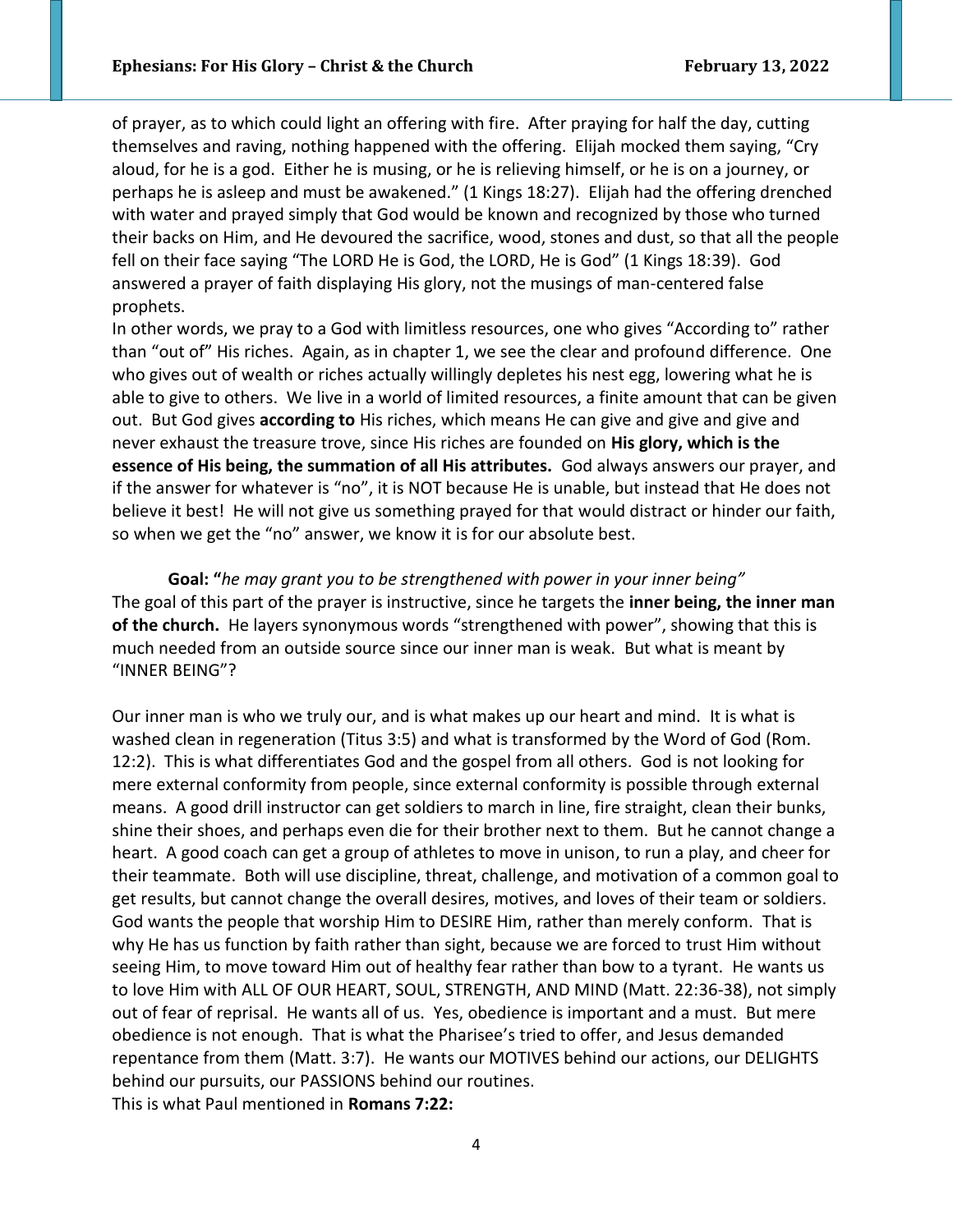## *For I delight in the law of God in my inner being*

Paul understood there was a war raging in his flesh and body, a war that went on internally at the level of his desires. He knew that our battle with sin is truly a battle of the INNER MAN, not what is OUTSIDE of us. We are tempted first and foremost internally, making idols in the factory of our hearts, and lusting after things we should not have in our minds. The delights for God's Word and obedience to God's law are fought on the battlefield of our inner man, not just on screens or homes or workplaces.

## Paul also used this same terminology in **2 Corinthians 4:16-17:**

"So, we do not lose heart. Though our outer self is wasting away, our *inner self* is being *renewed day by day. For this light momentary affliction is preparing for us an eternal weight of glory beyond all comparison."*

As a culture we spend so much time, effort, and resource on the OUTER MAN – working out, supplements, eating clean, shutting out sugar, etc, which the Bible would say is of SOME/LITTLE gain (1 Tim. 4:8), but godliness is of eternal value. In other words, our outer bodies are wasting away. They are getting worse. No amount of oils, organic produce and paleo eating will stop that. But what God IS INTERESTED IN is to prepare your INNER BEING everyday for something glorious that is coming. He wants to renew, change, and transform you **from the inside out**, to mature you, to train your desires to delight in Him more than anything else. This is why our focus as a church is training your mind and heart, not simply focusing on external ventures. When our hearts and minds are conformed to Christ and His Word, obedience flows like a torrential downpour, since our hearts delight in Him. But how do we do this?

## **Means:** *"through His Spirit"*

Notice again the work of the Trinity in our salvation and daily lives! Our inner selves are trained daily through the renewing of our minds (Eph. 4:23), and in yielding to the leading of the Spirit. We are to be **filled with the Spirit** (Eph. 5:18) and **walk by the Spirit,** so that we will not **gratify the DESIRES of our flesh** (Gal. 5:16), since it is at the level of desires where the battle rages. The Spirit PRODUCES in us the stuff of a transformed life – called the "fruit of the Spirit". That means that each day, we are renewed in our minds by the Word of God, and as we yield to the leading of the Spirit decision by decision, He produces in us new desires, new loves, and new delights. Is this an easy fight? Again, by no means, which is why Paul prays for the strengthening of power that can only come from a supremely rich God. What result can we expect when God answers this prayer?

## **Result of Christ's Possessing**

When God opens our eyes and grants us faith to believe for salvation, we come to grips with the fact that Jesus is both **Savior and Lord, both the One who saves and the One who rules our lives.** Salvation is a transfer of destinies and masters, from objects of wrath to children of God, from those under the rule of satanic influence to slaves of Christ. We are no longer our own,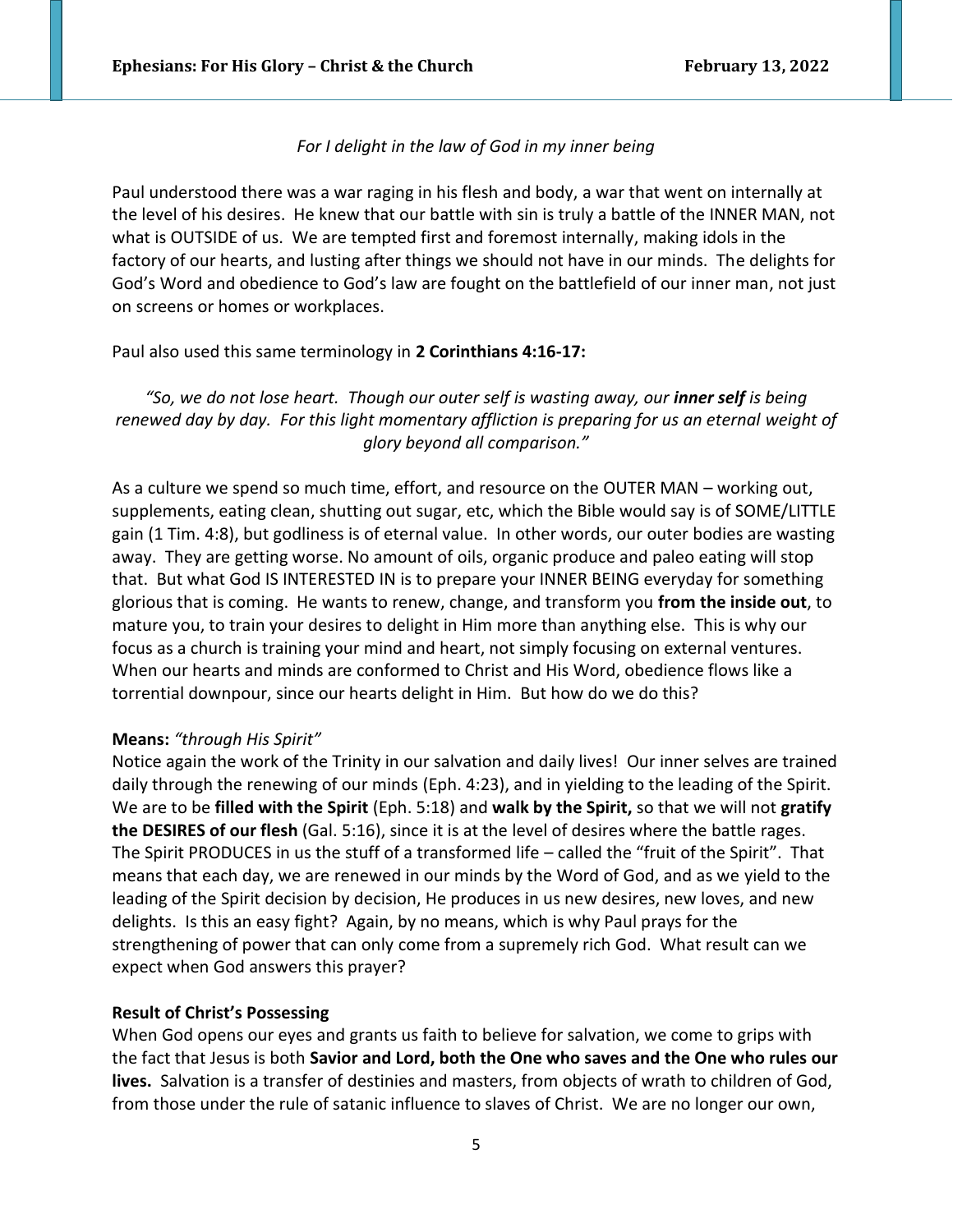but are bought with a price, joyful servants of the King. Though this happens at the time of our justification, the rest of life is a battle to die to sin, conform to Christ, deny self, and follow Him. It means that EVERYDAY we are engaged in a battle of masters, whether we are going to believe the promises of God or the presumptions of sin.

So, Paul prays that the RESULT of our inner self being strengthened would be that **Christ would dwell IN OUR HEARTS, the center of our inner being, through faith.** What does that mean? He is NOT referring to the starting point of salvation, but rather Christ becoming the controlling factor in our lives, form our attitudes, desires, and conduct. It means Christ being at home in us (John 14:23). It is yielding every nook and cranny of our heart to Him, to be willingly yielded to Him without anything held back.

On the way home from New Hampshire God graciously disallowed any of my entertainment devices on the plane to work, so I instead listened to 4 sermons on this passage. One from 1978 by John MacArthur reminded a little booklet written by a Presbyterian pastor in 1951 called "*My heart, Christ's home"<sup>1</sup>* , to illustrate this passage as an actual home where Christ would come to dwell, which today would be something like "My Apps, Christ's download" or something like that.

The story goes like this: a man brings Jesus into his home and visits different rooms: the Library, where mental intake was evaluated, the Dining room where appetites and desires were examined, the Living room where relationships with Christ were kindled or ignored, the workroom where talents and skills were used, and the Rec room where activities and amusements were revealed. In each room, the man knew that things needed to change so that Christ would be the center of the activities in those rooms. Then Jesus smelled a peculiar odor coming from the upstairs closet, a smell like something had died (if you have teenage boys, you know the smell). At this, the man was angry, since he had already given access to all the other rooms, but was trying to keep the closest locked. This was where the hidden things were kept: the lustful thoughts, the internet history, the sins that he wanted to hold onto but hoped no one would find out about.

"*I was angry. That's the only way I can put it. I had given access to every other room, and now He was asking me about a little two-by-four closet. I said to myself, 'That is too much. I am not going to give Him the key."*

*"We'll", He said, reading my thoughts, "if you think I'm going to stay up here on the second floor with this odor, you are mistaken. I will take my bed out on the back porch. I'm certainly not going to put up with that." Then I saw Him start down the stairs.*

*When you have come to know and love Christ, the worst thing that can happen is to sense His fellowship retreating from you. I had to surrender. "I'll give you the key,", I said sadly, "but You'll have to open the closet and clean it out. I haven't the strength to do it."*

*"I know," He said. "I know you haven't. Just give me the key. Just authorize me to take care of that closet and I will." So, with trembling fingers, I passed the key to Him. He took it from my* 

<sup>1</sup> https://www.usna.edu/Navigators/\_files/documents/MHCH.pdf